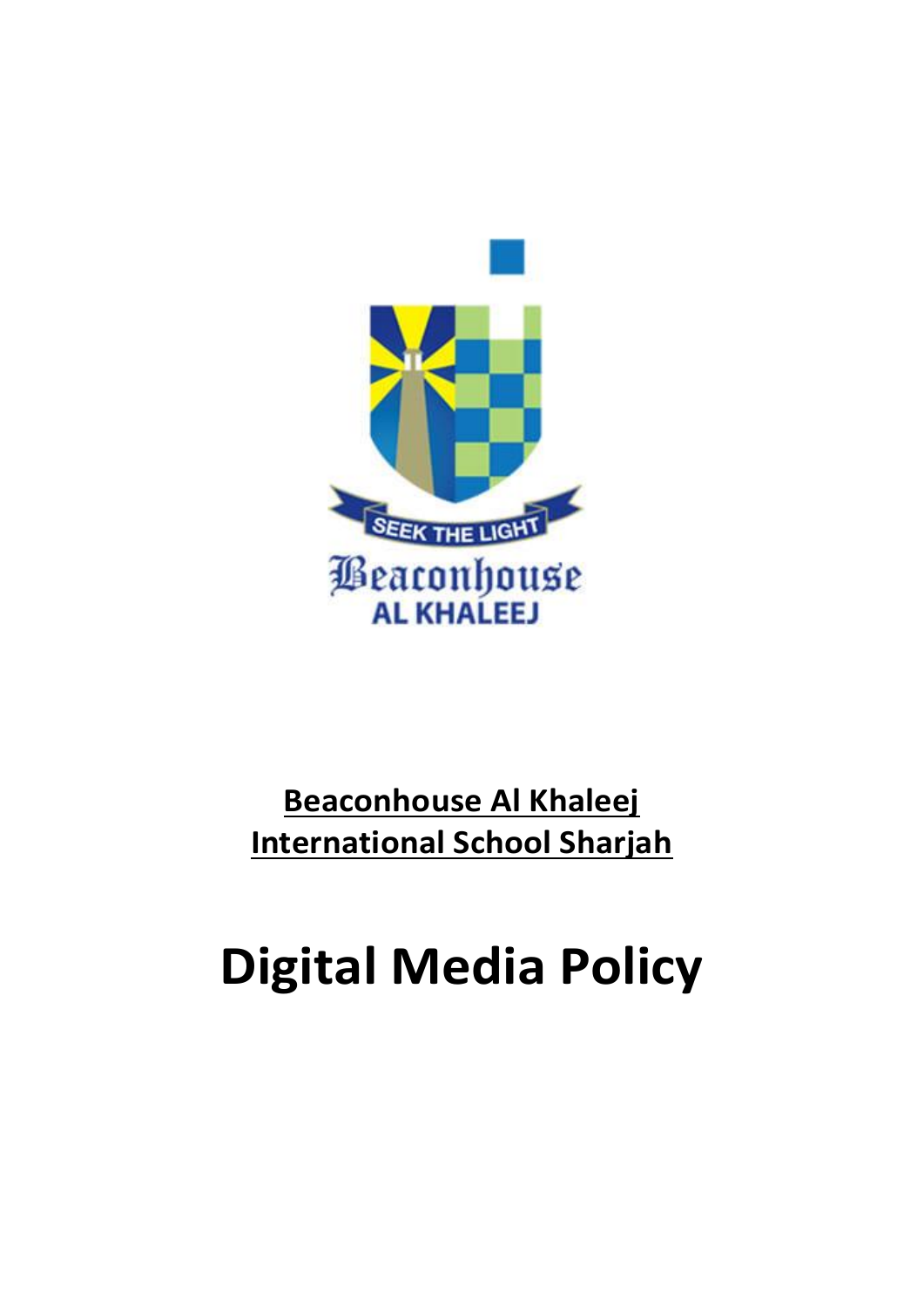





# Objective:

In an ever-changing world, it is imperative that students and staff are offered the opportunity to incorporate digital technologies as part of their teaching and learning environment. These technologies will enable an increase in collaboration and sharing of experiences with fellow students, and also develop skills and knowledge that will prepare them for the future.

# Aim:

To ensure delivery of safe and engaging learning opportunities while students learn to express and create responsibly.

# Implementation:

This document details many overarching behaviors that support safe and responsible usage of digital media and associated devices both school and home supplied. It has been written to encompass other documents that support this policy including:

- ❖ Student Engagement and Wellbeing Policy
- ❖ Digital Media Policy (including Mobile Phones)
- ❖ Acceptable Usage Policy
- ❖ E-Safety Policy

## Expectations:

#### **Digital Etiquette**

The following is a list of the expectation's students/staff are to understand and accept when using electronic devices at school or for school purposes

#### **Staff:**

- Will ensure that all usage will adhere to professional guidelines as described by the Education Department.
- Will model respectful and appropriate use at all times.
- Will ensure that all media presented is acceptable and appropriate for the class.
- Will monitor student use of all Digital Media.

#### **Students:**

- Will follow all directions by teachers when using any digital devices.
- Will be respectful in their use of any device where it may affect other users, for example; volume, brightness, placement on desk etc.
- Will use appropriate manners when communicating electronically.
- Will never engage in acts of cyber-bullying or network vandalism.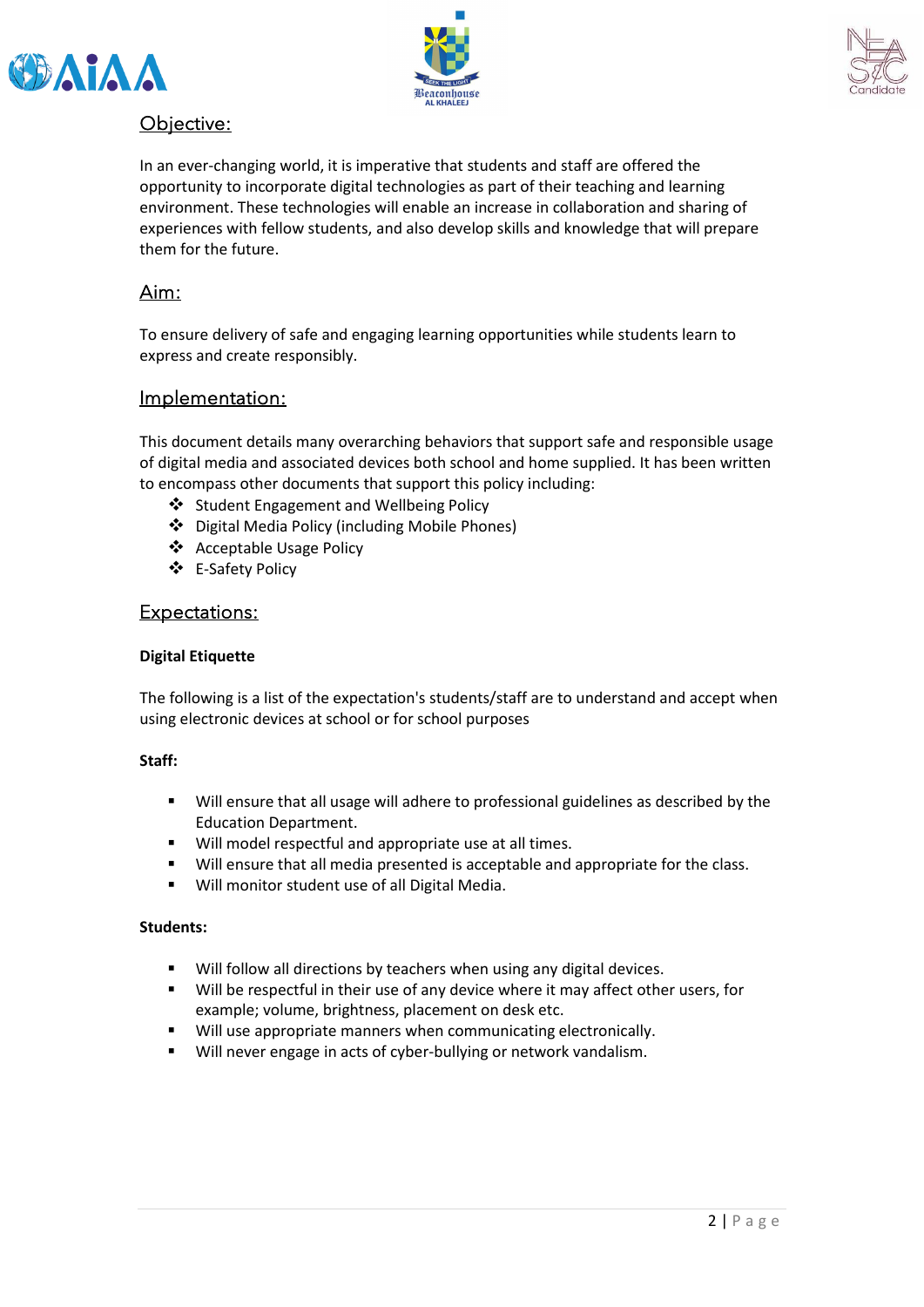





## Consequences:

If a student is found to have breached their acceptable use guidelines or expectations a consequence will be applied. Consequences applied will be a measured response appropriate to the severity or form of the breach.

# Acceptable Use Agreement:

All students and parents are required to sign an acceptable use agreement, stating that they are aware of the appropriate use of all Digital Media and the consequences for misuse. Devices may not be used until this agreement is on file with the school Registration. Please refer to the attached Acceptable User Document.

# Digital Access and Use

**Full electronic participation in society - Information and communication**

Students are expected to use the media that they view, create or contribute to in an appropriate and safe manner. This includes all publishable and viewable content including but not limited to:

- ❖ Videos and images
- ❖ Audio recordings
- ❖ Blogs and Wikis.

#### Guidelines:

- ❖ Students may be asked to access or download material from home (if internet access is available) as part of their studies, which will be directed by teaching staff.
- ❖ Students are not to download material from the internet without teacher direction.
- ❖ Students must not publish images, videos or audio recordings to any online network without first discussing with the class teacher.
- ❖ Students are not to transfer files (music, photos, games etc.) from their home network to the school network without first seeking permission from the class teacher.
- ❖ Students are not to download any material from any online store e.g. iTunes or android stores etc.
- ❖ Students must not move or in any way modify content or files other than that which they have created or are responsible for themselves.
- ❖ Students must only access accounts or services that belong to them.
- ❖ Students are required to report any inappropriate content found on the internet, student drives or email system to the class teacher.

At home, students must follow guidelines as set by parents to establish what is appropriate, in terms of gaming, downloading internet usage or time spent on devices. It is important to note that any inappropriate material or apps that arrive at school will be dealt with using the aforementioned Consequence Document.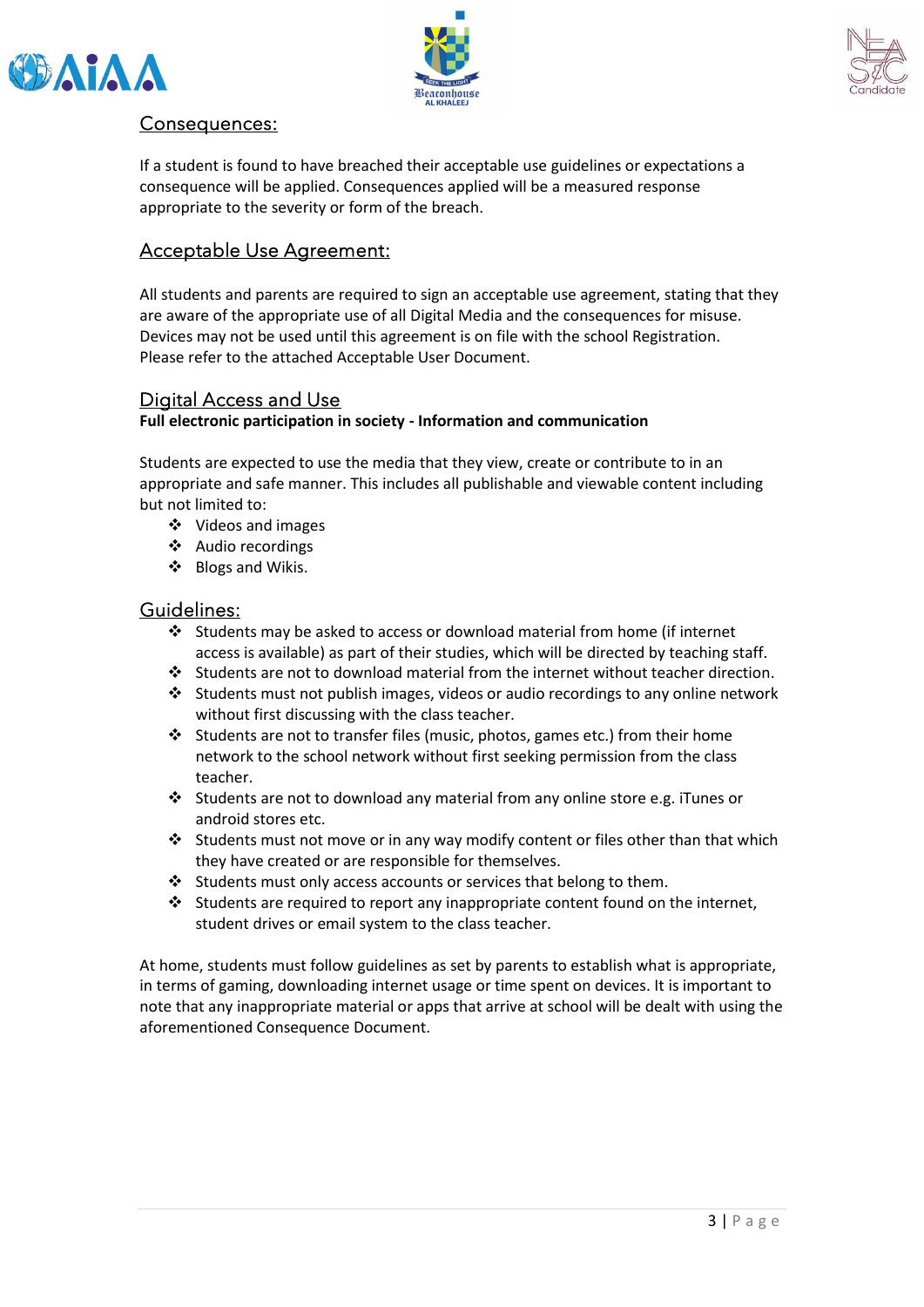





#### **MOBILE PHONES**

A mobile phone is an important modern day communication tool and for primary school students must be effectively managed.

- ❖ Students are not to bring mobile phones to school unless permission from the principal or classroom teacher has been successfully sought by parents who have outlined the health, safety or personal reasons that justify the student being in possession of a mobile phone. The school's Mobile Phone Application Form needs to be submitted and signed off by the principal or classroom teacher.
- ❖ Student mobile phones must not be brought to classes, meetings, assemblies or similar organized activities. Where permission has been granted, they should remain in their school bags and be turned off during school hours.
- $\div$  The school reserves the right to prohibit students from bringing mobile phones into the school grounds (without signed permission.)
- ❖ Students misusing mobile phones at school or causing a nuisance will be brought to the attention of the principal and appropriate action will be taken. The principal or classroom teacher may revoke a student's privilege of bringing or using mobile phones whilst at school.
- ❖ Mobile phones owned by students are brought to school at their own risk. The school's insurance cover will not compensate damaged, lost or stolen personal mobile phones. The Department of Education and Training does not hold insurance for personal property brought to schools.
- ❖ Parents are reminded that in cases of emergency, the school office remains a vital and appropriate point of contact and can ensure your child is reached quickly and assisted in any appropriate way.

#### **EVALUATION:**

**This policy will be reviewed every 1 years in accordance with the school's policy schedule.**